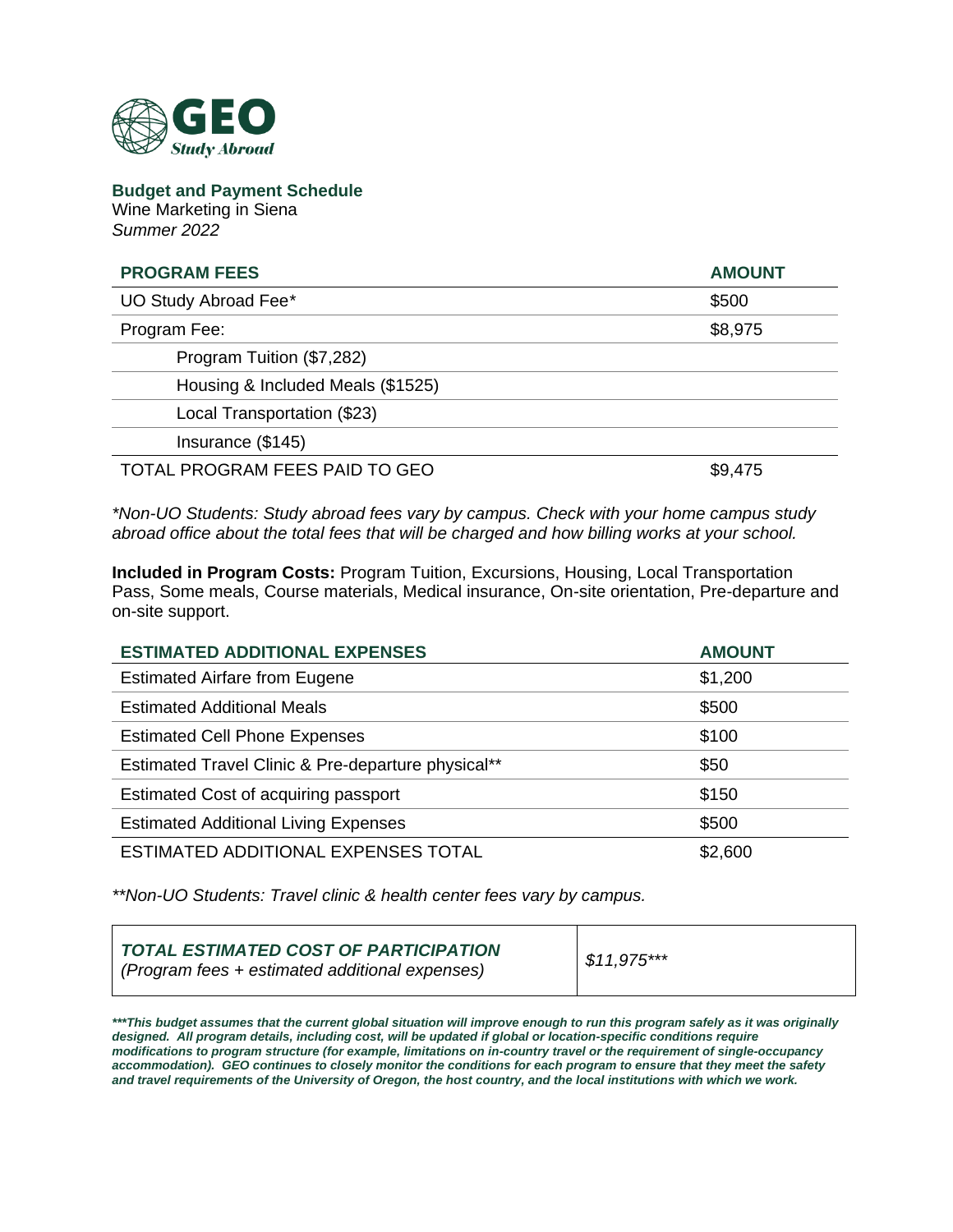# **CANCELLATION AND REFUND POLICY INFORMATION:**

*Important*: The GEO Cancellation and Deferral Policy is effective from the time a student agrees to pay their non-refundable program deposit or electronically signs the program commitment form, regardless of application or acceptance status. It is essential to read this policy before a potential cancellation or deferral takes place, in order to fully understand the withdrawal and cancellation penalties, and understand what it means financially to commit to a study abroad program.

# **Cancellation/Deferral Penalty Dates:**

| <b>CANCELLATION/DEFERRAL DATE</b>              | <b>PENALTY IF NOTICE RECEIVED</b><br><b>AFTER THIS DATE</b>  |
|------------------------------------------------|--------------------------------------------------------------|
| Upon acceptance to program:                    | Student agrees to \$500 non-refundable program<br>deposit    |
| 8 weeks before program start date:             | Student is responsible for 50% of total GEO<br>program fees  |
| Program start date or after program<br>begins: | Student is responsible for 100% of total GEO<br>program fees |

**Cancellation/Deferral Process: Students who cancel or defer their participation must notify both GEO and the program provider or the host institution in writing**. Fax (GEO: 541-346-1232) or email is acceptable (GEO: geoinfo@uoregon.edu). Verbal notification to GEO or notification given to a non-UO campus study abroad office is not sufficient.

- If one of the deadlines in the Student Budget posted on the program page of the GEO website falls on a weekend or holiday, GEO will accept written notifications received on the following business day.
- A student can defer their application for up to twelve months from the term in which their original program was scheduled to start, and upon approval by the GEO advisor. Beyond twelve months, a student must cancel their application and re-apply. In some cases, a student may be able to apply their non-refundable application fee and deposit to a future GEO program upon GEO approval.

### **Cancellation/Deferral Policy and Penalty**:

- This cancellation and deferral policy applies to all cancellations and deferrals regardless of the reason for cancellation or deferral, including but not limited to inability to secure proper legal status (i.e. passport, visa, etc.) in the host country of the participating program.
- If the program fee has not been received by GEO at the time of cancellation or deferral, the penalty amount will be billed by GEO to the student's account.
- GEO fees include: the GEO program fee, the UO Study Abroad fee (UO students only), and/or any other fees that are billed by GEO.